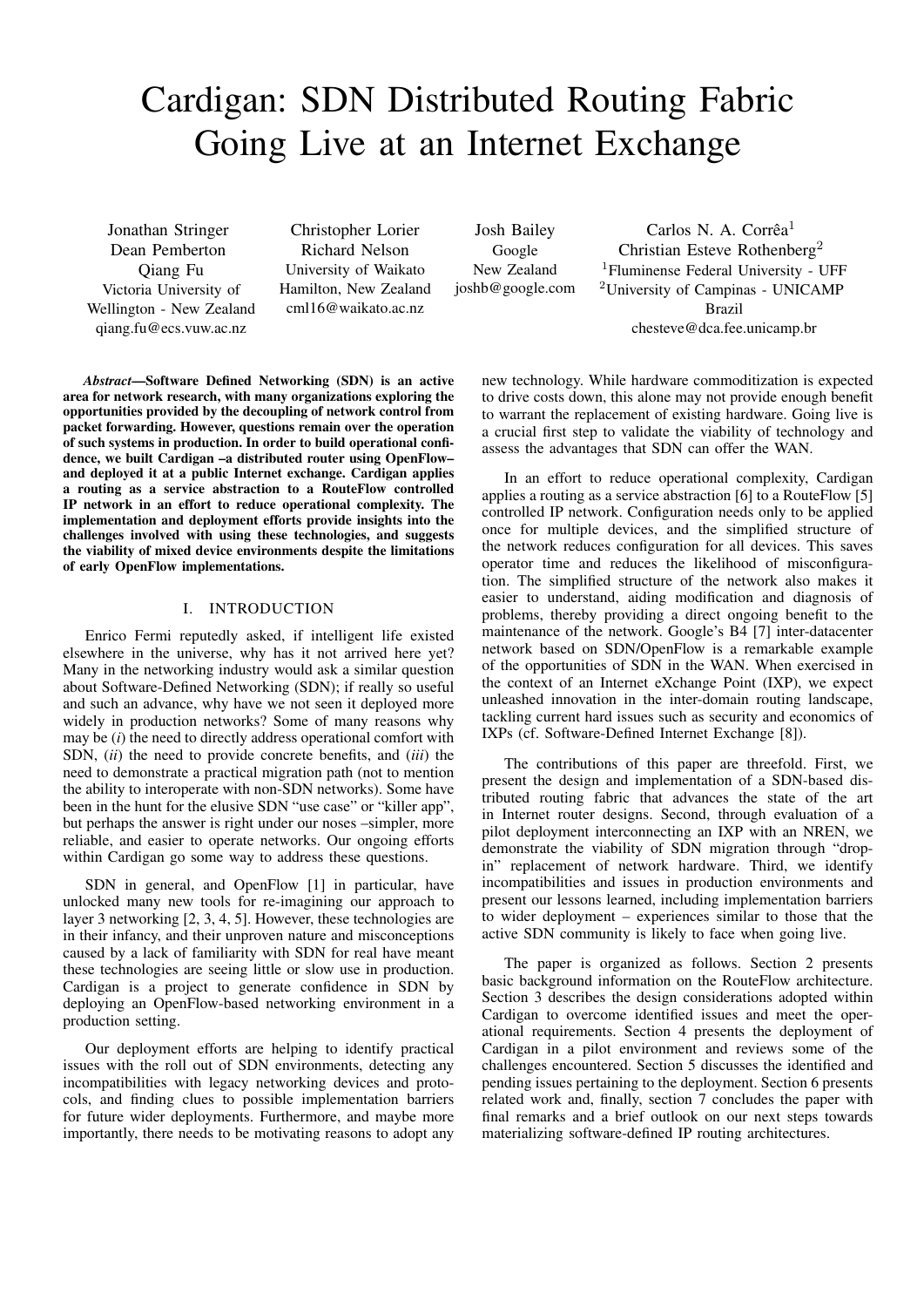# II. ROUTEFLOW PRIMER

In a nutshell, RouteFlow was born as a thought-experiment to glue Linux-based routing engines with OpenFlow-based datapaths. Although altogether it performs the same function of a router, it is implemented with virtualization and SDN control abstractions in mind. The RouteFlow architecture consists of three independent components that manage particular aspects of controlling datapaths using virtualised routing engines. Figure 1 shows the relationship between these components.

- RFClient is a simple daemon that runs in any Linux-based system and listens to route and ARP table updates via Netlink. When RFClient joins the RouteFlow topology, it is associated with a particular datapath. The events that are collected are sent to RFServer for processing and propagation towards the associated datapath(s). RFClient is typically run inside a Linux Container attached to a hypervisor switch which allows control plane traffic to be sent to it.

- RFServer is a standalone application responsible for the core system logic. Customisation of the RFServer allows implementation of different services and modes of operation. The core state of RouteFlow corresponds to the available components (datapaths, routing engines, controllers, virtual switches, etc.), their current mapping and configuration. This state is held externally in a NoSQL database.

- RFProxy is an OpenFlow controller application to manage the interactions with OpenFlow switches and abstract SDN protocol specifics away from the rest of the architecture. It listens to flow updates from RFServer and propagates them to the desired datapath switches.

These components are tied together with a single event notification and flow propagation protocol called RFProtocol. This allows messages from different routing engines to be shared between RouteFlow components and mapped to different SDN APIs. RFClient handles conversion from Netlink to RFProtocol, and RFProxy translates these messages into different OpenFlow versions, depending on the controller used.

The resulting architecture allows the distribution of the environment in an arbitrary fashion with regard to the number of RFProxy instances, hypervisor switches and RFClient instances. The routing engine and SDN API specifics are abstracted away from the core logic through RFProtocol. To act as a router, OpenFlow rules match on destination IP and MAC addresses, and perform MAC re-writing based on the next hop. In the OpenFlow 1.3 prototypes multiple flow tables and group tables are employed.

## III. CARDIGAN: SDN ROUTING FABRIC

Both the SDN approach, in general, and the OpenFlow architecture, in particular, face strong skepticism when opposed to traditional networks that have been running for decades. SDN advocates claim that a programmatic interface could increase the efficiency and utility of the commoditized "packet-shipping" service. That bears some resemblance to the DevOps/NetOps movements, with one fundamental difference: being end systems, server operations can be changed as long as their services keep running; an Internet-connected production network, however, is tightly coupled to the way other networks operate in terms of their active routing protocols.



Fig. 1. RouteFlow block diagram.

Some of the challenges faced by real-world SDN solutions are, at least, threefold: (*i*) they must be able to seamlessly replace already deployed technology; (*ii*) they must not impose any performance penalties to the operation; (*iii*) they must offer a truly game-changing innovation over traditional operations. Cardigan is the code name of our efforts that leverage Route-Flow to bust the challenges around SDN in production.

This section starts by reviewing the initial Cardigan design –first presented in [9]– that served as a pilot deployment to prove the concept of aggregating multiple OpenFlow switches to perform as a single logical layer 3 device, but faced a series of limitations. We then move to the introduced enhancements, with special focus on the newly introduced features to provide a better abstraction for the routing of an administrative domain. The enhancements include a straightforward way of defining "packet circuits" for data transport inside the AS, by means of a MPLS LSP; and breaking the RouteFlow dependency on the Linux kernel FIB, through a mechanism that allows hooking into the Quagga RIB to access the full set of routes obtained by its routing protocols.

#### *A. Cardigan 101*

To generate operational confidence in SDN, it is not adequate to demonstrate the ability to replace already existing technology with SDN sevices; SDN must offer a practical advantage over traditional networking. To demonstrate the flexibility of SDN and benefits of centralized control, Cardigan introduced extensions to RouteFlow aiming for the experimental operation of an IXP-connected network through SDN. We consider this a pertinent enterprise because it encompasses all the challenges previously discussed: (*i*) the ability to exchange routes with external ASes is a must; (*ii*) the computational effort and performance pitfalls on computation and distribution of routing information were extensively studied; and (*iii*) the idiosyncrasies and administrative burden of BGP configuration and tuning are well-known.

Early efforts on RouteFlow as a routing control platform [5] shed light on potential SDN-backed innovation to routing services operation through an aggregated mode of operation where management of routing in an emulated AS was defined through a single BGP process. The model being pursued was a "BGP-free edge" design but lacked the implementation of complete intra-domain SDN forwarding solution.

The first switch aggregation strategy within Cardigan was managed with the static configuration in RFServer specify-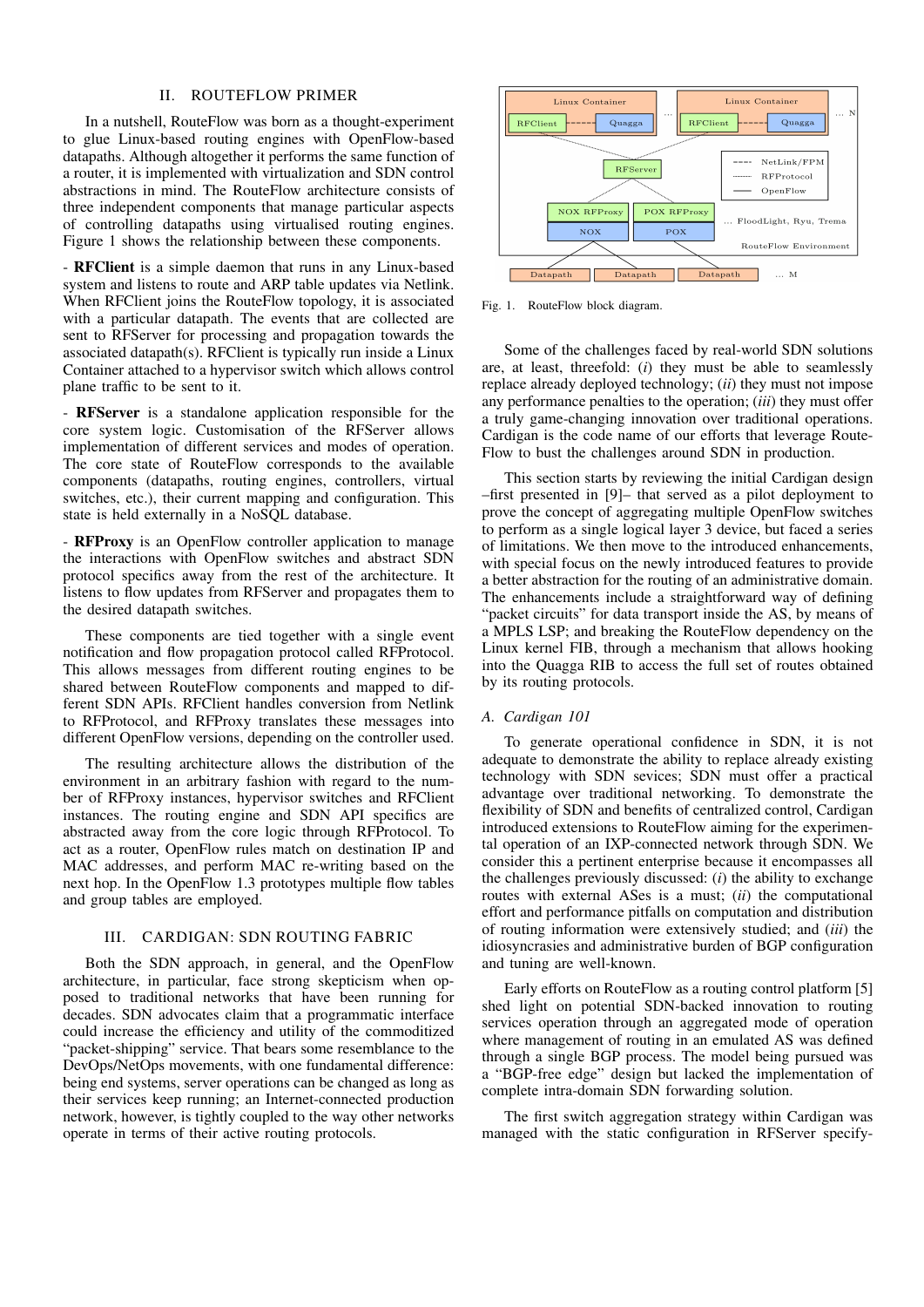

Fig. 2. The Cardigan initial 2-switch design was deployed live, providing a logical router between REANNZ and WIX.

ing inter-switch links. RFServer required the switches to be arranged in a full mesh – like router line cards and fabric cross-connects – and connected to controllers communicating to the same RFServer instance. RFServer communicated with a single RFClient and as RFServer received route modification messages it distribute the flows among the switches, ensuring correct forwarding behaviour.

Figure 2 shows the first Cardigan deployment, connecting the Research and Education Advanced Network of New Zealand (REANNZ) to the Wellington Internet Exchange (WIX). The RouteFlow distributed router was built upon two OpenFlow switches, connected by a dark fibre link, one situated at the border of each network.

OpenFlow entries installed by Cardigan are based on a hierarchy of rules following a proactive flow installation approach, not reactively involving the controller. In addition, all forwarding is default deny, limiting the controller's exposure to DoS attacks. The highest priority rules provide high-level blocking of entire classes of traffic. For instance, packets which do not contain the appropriate layer 2 address will be immediately blocked. The next priority of rules is for control traffic, which must be destined for the controller IP and be explicitly allowed to be passed to the control plane (e.g., ARP, BGP, OSPF, IS-IS). Following these, there is a set of priorities for Hosts and Routes. These are sorted in order of prefix to implement longest prefix matching; longer prefixes adopt a higher priority in the rule table than shorter prefixes.

Cardigan uses a fork of RouteFlow called Vandervecken<sup>1</sup> which aims at continuing the consolidation of productionbased research. Support of OpenFlow 1.3 has been recently added as a critical milestone to work with MPLS and IPv6 in addition to the implementation of efficient IP next hop forwarding with group tables.

#### *B. Limitations and easy fixes*

The early design and deployment of Cardigan revealed some limitations in the software stack implementation that lead to a number of code refactoring. More importantly, we identified scalability issues related to the datapath aggregation design that could severely impair real-word deployments. We first discuss two of the practical limitations observed and describe the adopted fixes. Then, we move the focus to the problem of realizing a scalable router abstraction.

*1) Extensible message formats:* A new message format in RFProtocol called *extensible route modification* was introduced to support a more flexible combination of protocols between layer 2 and 3. This was developed to extend the granularity of flow specification and minimise development effort for further protocol support. This allows new message formats to be incrementally added, without breaking existing messages. Similar to the FlowMod message in OpenFlow, the new format includes a set of matches and actions. Furthermore, it provides a generic set of options to allow RouteFlow components to share additional information such as flow priority. This format includes support for IPv4, IPv6, MPLS on Ethernet, and ingress port matching. In Cardigan the latter of these was used to support unique MAC addresses for each port.

*2) Inefficient gateway resolution:* We found out that the each route collection in RouteFlow was done in two subsequent stages: the reception of its Netlink announcement, and the discovery of the MAC address of the associated gateway (if it wasn't present at the VM's FIB). In the event when an address resolution was taking too long, other route operations received in the same time frame would be needlessly delayed. The fix to this issue was to cache IPv4 and IP6 routes before they are sent to datapaths. This allows RouteFlow to handle routes with valid gateways as they are received, and queue other routes until their respective gateways' MAC addresses are received. A gateway lookup thread iterates through the queue, sending nonblocking ARP requests and submitting routes with resolved information to RFServer. This refactor also added some level of thread-safety to RF's internal data structures, but that wasn't the main scope of this effort.

*3) Scalable router abstraction:* While proof of concept implementations [5, 9] showed the viability of simplifying the management of routing by aggregating BGP route computation into less processes and aggregating distributed switches to act as logical entities, some limitations of the work made it an improbable choice for a production network: (*i*) the router abstraction was completely dependent on the physical topology; (*ii*) it required a full-meshed physical topology, relying on static one-hop paths for data transmission, which means it is not possible to define an arbitrary (software-defined) paths inside the ISP network; (*iii*) it classifies traffic by using VLAN tags as per the static inter-switch links (ISLs) configuration. As we will discuss next, by introducing MPLS paths, we avoid the risk of loops appearing due to asynchronous updates of OpenFlow switch entries and empower the network operator with a scalable solution allowing fine granular traffic control.

<sup>&</sup>lt;sup>1</sup>Available online at: https://github.com/routeflow/RouteFlow/tree/vandervecken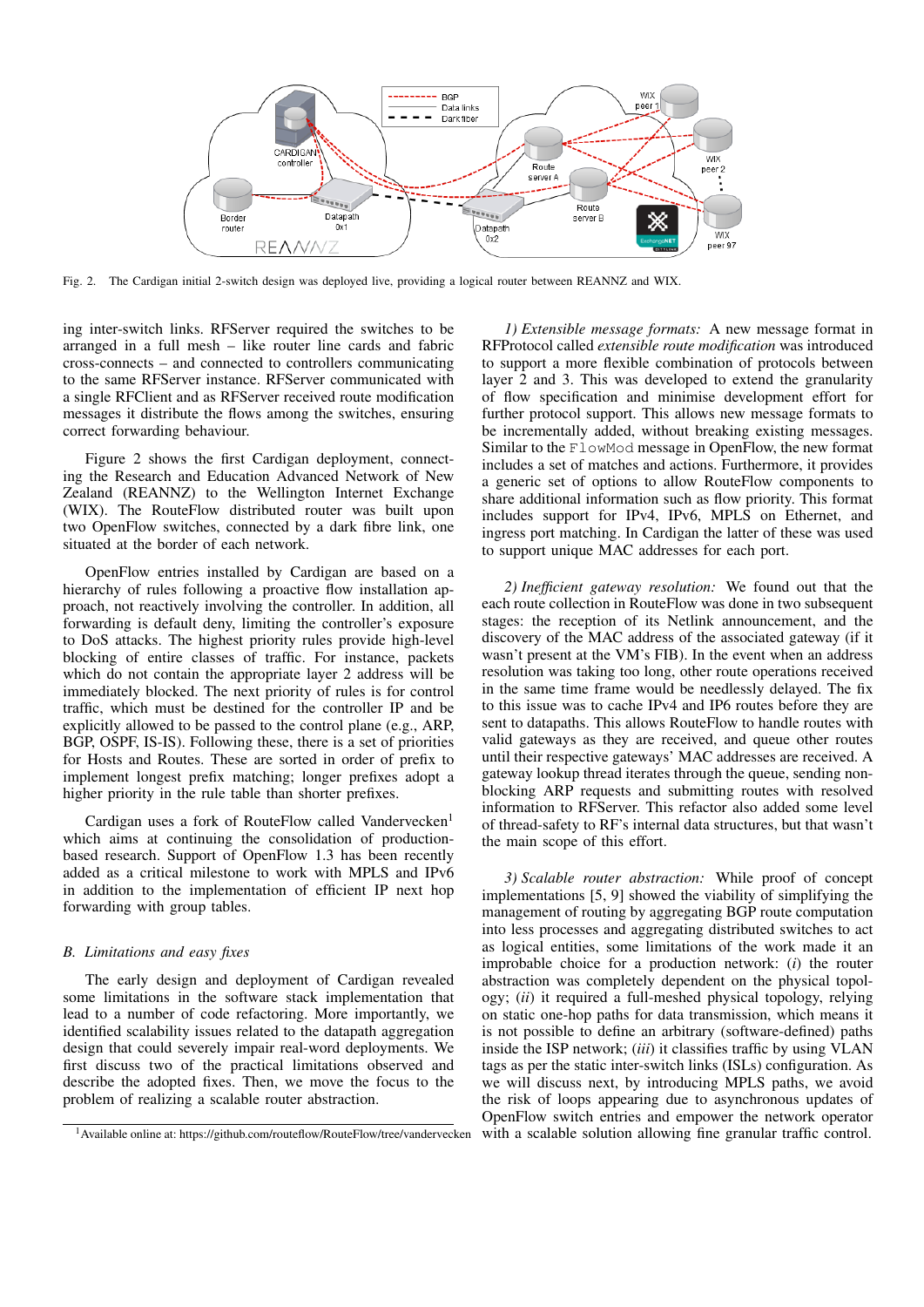

Fig. 3. Cardigan as a virtual router built upon arbitrary OpenFlow switches.

#### *C. Cardigan 2.0: Towards Game-changing Innovation*

It became obvious that an extension to RouteFlow was necessary when the Cardigan project considered ways to move beyond a two-switch model towards not only an *n*-switch model, but a model where the physical network topology could be arbitrarily defined, automatically discovered, and adapt to changing network conditions. This vision is illustrated in Figure 3. Packets accepted on an ingress datapath element would need a method of being transmitted across this fabric to the egress port defined within the RouteFlow control plane. The ISL mechanism to perform inter-switch packet forwarding lacked both an ability to scale beyond two devices, as well as an ability to introduce more advanced Traffic Engineering functionality down the track. Another mechanism was required to allow the control plane to define a path through the Cardigan network and have this signaled on the datapath through OpenFlow messages.

To accomplish this MPLS was used in the Cardigan network. It should be noted that this is only as a method of associating a given prefix to a given path, or set of paths through the network. Other mechanisms (VLAN tags, IP in IP [7]) or a combination of mechanisms could be just as easily employed to serve the same purpose. In essence, an MPLS Label Switched Path (LSP) was defined from a given ingress node, through a set of transit nodes, to an egress node. Each of these devices receives the flow entries installed to allow the packets to flow along this LSP.

Changes were made the the RouteFlow framework in a number of places. In place of an input describing the physical topology (ISL ports etc), RouteFlow was also changed to consume a dataset specifying the hop-by-hop behaviour for MPLS packets through the core of the Cardigan network, as shown in Figure 4. In this way, OpenFlow rules which perform the roles of Ingress, Transit and Egress LSRs can be pushed to the data path. LSP labels are programmaticaly attached to packets on their ingress datapath, where the full set of OpenFlow matches can by applied to their header. The Src and Dst MAC addresses are also changed to their 'post routed' values at ingress to allow packets to simply have their MPLS header removed on egress. This mechanism allows an operator to freely define packet circuits over the network, based on packet's headers, in an arbitrary level of detail.

A Cardigan-based IXP should not be restricted to the BGP route selection process. It was already shown to be a serious problem to reconcile the business objectives and the operation of a network based on it [10]. Early efforts on RouteFlow [5] were useful to open our eyes on how SDN programmability could flexibilize IP route selection, but the Netlink interface used by stock RouteFlow advertises only BGP-selected routes. To overcome this limitation we added a Forwarding Path



Fig. 4. Cardigan with MPLS design.

Manager (FPM) component to the RouteFlow architecture.

Quagga, the main routing engine supported by RouteFlow, uses FPM to announce all routes obtained by its routing processes. Through the collection of FPM messages, Cardigan can feed to the RouteFlow database even routes that were initially discarded by the BGP daemon (and would otherwise never be known). These routes can then be arbitrarily marked for dissemination through RFProxy.

Given the abilities to define the forwarding path inside a network and to freely choose between available routes, we believe the current design is a step forward towards fully materializing the concept of a software-defined IP routing.

## IV. DEPLOYMENT

Cardigan deployment consists of a RouteFlow distributed router, connecting the REANNZ to the WIX. RouteFlow controls two OpenFlow switches, connected by a dark fibre link, one situated at the border of each network (see Figure 2). The switches used were a Pronto 3290 at WIX and a Pronto 3780 with 1G SFPs at REANNZ, each using PicOS 1.6. The controller was deployed at REANNZ in a VM, connected to both switches via an out-of-band layer 2 VLAN. BGP peer sessions were established with a router running within REANNZ and all WIX participants via two route servers. Routes to the REANNZ network were advertised onto the WIX and traffic was forwarded directly through the OpenFlow switches.

Cardigan has been deployed in production for over nine months, forwarding customer traffic and sharing routes with ninety other participants of WIX without major incidents.<sup>2</sup> As of the time of writing there are 1134 flows on each switch, broken down as follows:

- 8 flows tunneling control plane traffic (e.g., ARP, ICMP, BGP, etc.) to the controller, and one rule to drop traffic by default
- 98 flows describing directly connected hosts, at the WIX and at REANNZ
- 1028 representing layer 3 routes.

<sup>&</sup>lt;sup>2</sup>Some numbers on WIX: 90 organizations peer through it; most organizations handle up to 500 IPv6 and 1000 IPv4 network announcements from its peers; most organizations are IPv6-ready. More details on WIX can be found at: http://wix.nzix.net/peers.html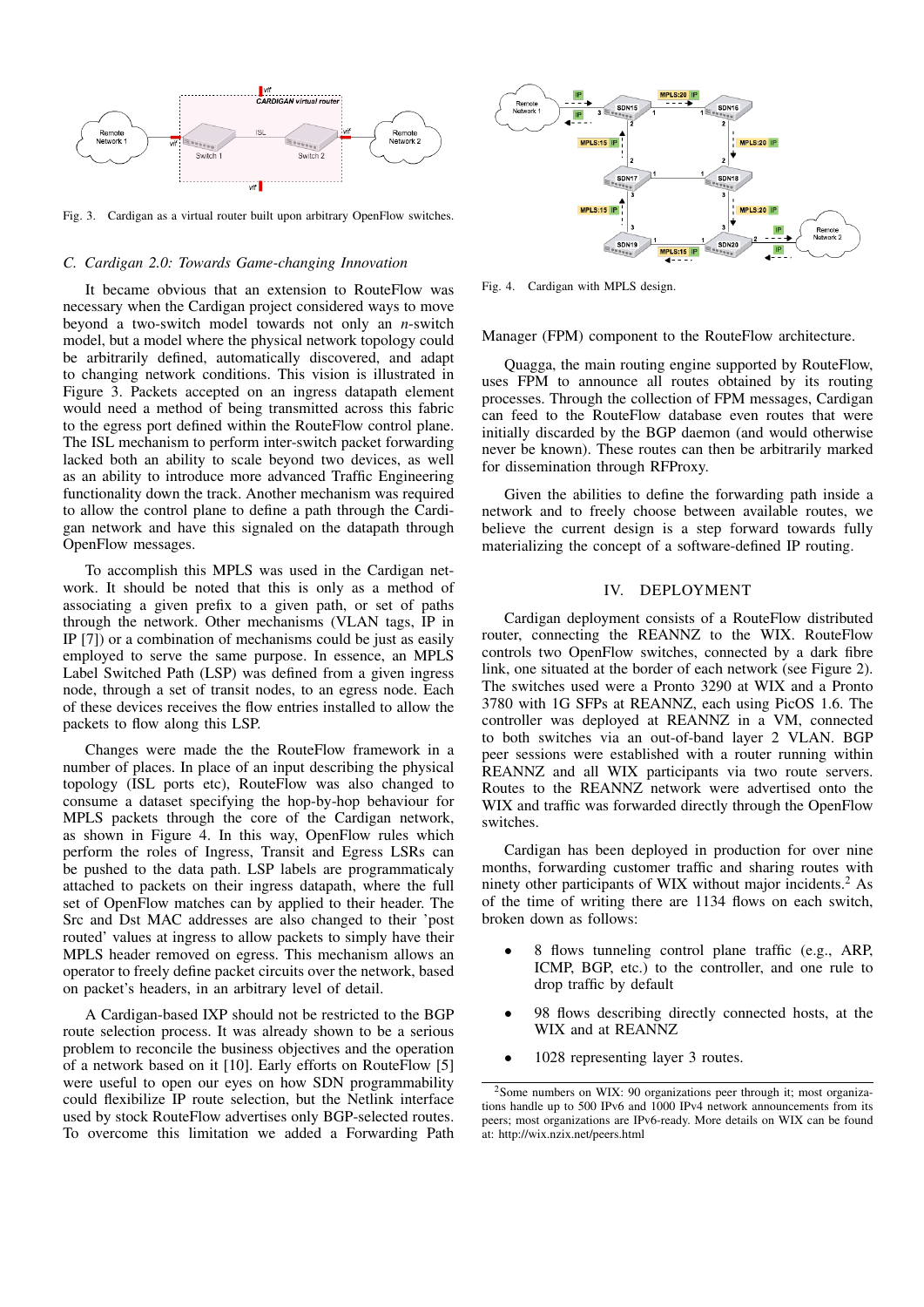The boot time for Cardigan is around one minute, including flow installation. The major bottlenecks for this are surrounding bootup of the NoSQL database/IPC backend and initial resolution of next-hop MAC addresses for routes. Initial throughput measurements were performed using Iperf between hosts connected to REANNZ and CityLink as indicated in Fig. 2. These showed modest TCP performance across the path in the order of ≈800Mbps, peaking at 855Mbps. Given the live nature of the deployment, deeper performance analysis was not conducted. Ongoing updates from the IXP provide 3-4 updates every ten seconds, due to ARP timeouts and link changes.

While the original deployment was very simple and modest-sized, it is argued that the way to make progress towards realizing SDN is practical, production deployment. Even basic systems need to get as early as possible into production to perform actual work outside the lab and learn from the experiences as the develop-deploy cycle continues.

The upcoming Cardigan network will span three continents, with nodes in the US (at ESnet), Australia (CSIRO) and in New Zealand (REANNZ and VUW), and Brazil (RNP) coming up next. The network aims at providing a platform for practical SDN research in a realistic hybrid/live deployment, peering with non-SDN devices, and connected to the Internet directly.

# V. DISCUSSION

Cardigan deployment at WIX has revealed several SDN implementation issues, but also demonstrated that for a deployment of this size it is an adequate replacement for legacy devices. For larger deployments, we have identified a number of obstacles that need to be addressed such us (ephemeral) limitations in current implementation of SDN stacks, scalability concerns. and the lack of controller redundancy. Furthermore, we have observed incorrect behaviour in the WIX, caused by a lack of policy enforcement, an avenue worth to explore in sought of innovative traffic control at IXPs.

#### *A. Implementation and protocol considerations*

*1) Protocol Compliance:* RouteFlow implementation with OpenFlow 1.0 has minor violations of the protocol specifications of Ethernet and IPv4. While these issues were not critical to the functioning of Cardigan, they remain important considerations for future deployments in OpenFlow 1.0 environments. The inability to decrement TTL when forwarding IP datagrams could cause a failure of IP loop prevention – for instance if the loop existed between two instances of Routeflow. This is caused by the lack of support for TTL decrement in OpenFlow 1.0. This issue is resolved from OpenFlow 1.1 onwards.

*2) MAC Addressing:* Another concerning behaviour was the use of a single MAC address to identify the entire distributed router. The EUI-48 standards specify that identifiers are "intended to identify items of real physical equipment or parts of such equipment such as separable subsystems or individually addressable ports." [11] This was corrected for Cardigan deployment, but, for more complicated scenarios, numbers of addresses would be limited by the scalability of OpenFlow 1.0 flow tables. For each route learned,  $n - 1$  rules must be installed, where  $n$  is the number of different MAC addresses on the router. For these (and other) reasons we

TABLE I. COMPARISON OF FIB CONVERGENCE TIMES.

| Gateway Resolver | Time Per Route |       |       |
|------------------|----------------|-------|-------|
|                  | Max            | Min   | Mean  |
| Original         | 180s           | 20ms  | 3s    |
| Revised          | 1s             | : 1ms | 0.01s |

recommend the use of OpenFlow 1.1 or higher, and advise vigilance when implementing protocol behaviour for those developing hybrid SDN applications.

*3) OpenFlow Agent Implementation:* The vendor switches were also a source of minor issues, in particular relating to their Open vSwitch customization to act as OpenFlow agents. Various bugs such as memory leaks and flow counters that do not update were discovered and reported to the vendor. We expect that as implementations mature, this will become less of a problem.

*4) Encapsulation Hazards:* Encapsulation of packets forwarded to the controller caused minor setbacks. Care must be taken to ensure that encapsulation size limits include not only path MTU, but allow for Ethernet, VLAN, MPLS, etc. headers as well. We were receiving truncated BGP route updates when synchronizing our Routing Information Base (RIB) with WIX because initial OpenFlow packet-in encapsulation size was 1500.

*5) Gateway Address Resolution:* As discussed in Section III-B2, the time to resolve the gateway address caused a serious issue in datapath Forwarding Information Base (FIB) convergence – a result of poor separation of concerns and invalid assumptions in RFClient. With the revised version of the gateway resolver, we were able to increase performance by two orders of magnitude. The original version would block on address resolution, which would slow all route processing down. Even when the resolution function was replaced with a non-blocking alternative, routes would be lost due to buffer size limits on the Netlink socket.<sup>3</sup> The appropriate solution was to separate gateway resolution from route processing; gateways whose layer 2 addresses have been resolved can be immediately handled, while the others can be queued until they can be resolved and propagated. Table I compares the convergence times between implementations. For the WIX RIB, the initial implementation would converge in approximately one hour. After modifications were made to the gateway resolution process, this was reduced to less than ten seconds.

#### *B. Scalability*

For RouteFlow to become truly viable, it must be proven that it can be deployed in larger environments with greater volume of routes. Common experience is that current hardware supports in the order of low thousands of flows. FIB compression may mitigate this limitation, but flow table sizes are still likely to exceed the capabilities of current hardware. FIB caching [12] and the distribution of the FIB across multiple devices will be investigated for their suitability in the context of OpenFlow. The ideal solution to this issue, however, is for hardware to support significantly larger FIBs.

Experiments with different OpenFlow data plane implementations (e.g., ASIC, NPU, software, and combination approaches) are going on to investigate scalability in terms of

<sup>&</sup>lt;sup>3</sup>With the default size of 1MB, storing around 1K routes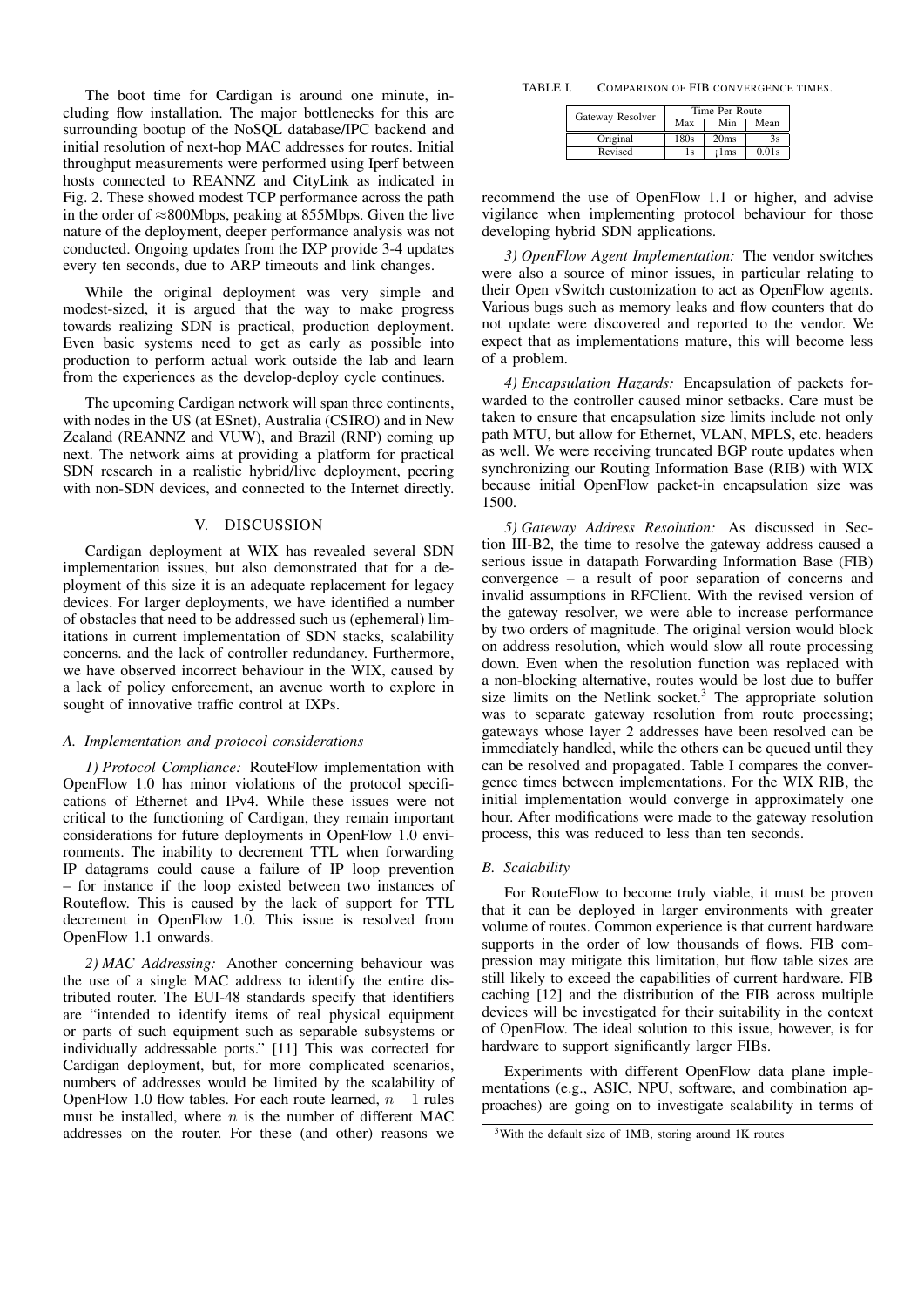increasing number of datapath flows, network state changes, forwarding devices, and distance between distributed devices.

## *C. Resilience*

A larger deployment with a more complicated topology also will put greater strain on the resilience of the system. RouteFlow has no provision (yet) for redundant controllers, support for OpenFlow Master/Slave/Equal roles is currently being added. The switch will continue forwarding if the connection to the controller is lost, but all rules will be cleared when the controller reconnects. RouteFlow also does not determine the activity of individual ports, which may result in forwarding black-holes. All these issues are on our roadmap towards a high-available non-stop forwarding solution.

Overall, the system needs to be resistant to DoS attacks; it must be not only easy but easier than managing a network of separate routers; and it must be more reliable and easier to fix (e.g. by active verification of the distributed data plane, perhaps in a similar way to how connectivity can be automatically verified by COTS testing in the PSTN). In addition to taking advantage of common software engineering practices like unit testing to ensure correct implementation, the path ahead includes leveraging formal methods to build provably correct networks as well as new SDN approaches for systematically troubleshooting [13].

## *D. Policy*

During our deployment at the WIX we have received approximately 50MB of data per day that does not match our route advertisements. This traffic varied widely, from non-IP traffic to unsolicited routing protocols. These findings highlight an ongoing issue with policy enforcement at IXPs. Through the use of BGP extensions or a new policy framework operating in a distributed routing fabric, the migration of traffic between networks could be more tightly controlled. Proper enforcement would restrict traffic placed onto the fabric to the endpoints that are advertising routes to the destination subnet. Peers could choose more granularly who to share traffic with, and any traffic that did not meet the policy specifications could be dropped at the edge. All these features can be implemented by adding more granular, higher-priority OpenFlow rules that override the basic behaviour.

As shown in Fig. 5, the IXPs represent an interesting scenario for SDN to coalesce policies and requirements from different players and enable innovative services. Initial works on software-defined IXPs [8] suggest a number of applications that are simply not possible in today's routing infrastructure (e.g., domain-based or application-specific peering, remote control peering, enforceable inter-domain policies, originspecific routing). In addition, the combination of SDN with IXPs may ease a number of tedious tasks (e.g., time-ofday routing, dynamic traffic engineering for peering policy compliance, route preference based on external inputs) by programmatic coordination using high-level software control –as opposed to low-level scripts and indirect mechanisms.

## VI. RELATED WORK

Several proposals have been made to implement a distributed router following a control/data plane split approach.



Fig. 5. Adding Policy control to an SDN-based IXP.

However, many of them have been focused on software-based forwarding, proof of concept prototypes, or proprietary/closedsource implementations.

One early effort was the SoftRouter [14] architecture that separates the implementation of control plane functions from packet forwarding functions similar to the IETF ForCES framework [15]. This ongoing standardization work at IETF provides valuable insight into distributed router designs but no hardware implementations are known to be in production. Protocols such as Forz [16] allow for the propagation of flow information between distributed router components in a platform-agnostic manner. Distributed SW Router Project (DROP) [17] takes a step away from performance analysis of software routers towards scalability, including the identification of potential architectural bottlenecks applicable in more general contexts. Proprietary multi-chassis architectures have been developed which bear many similarities to a distributed router (e.g. [18, 19]). However, the lack of openness of the solutions hampers the potential of innovation in this area.

The widespread adoption of the OpenFlow protocol has opened up the possibilities for leveraging commodity hardware for SDN-based IP routing architectures similar in spirit to RouteFlow. For instance, Fibium [2] proposes an OpenFlowbased approach to routing where the routing engine is hosted on a physically separate PC. The switch controller listens for kernel route updates and converts these to OpenFlow rules. Through the use of smart route caching, the hybrid software/hardware approach of Fibium shows promise for the feasibility of separating control and forwarding even on datapaths with a small hardware-based flow table.

Recent efforts on seamless inter-working of SDN and IP [3] are undergoing to ease the transitioning of the widely deployed IP infrastructure to SDN. Control split architectures allow the investigation of new economic frameworks and outsourcing models applied to inter-domain IP routing [4]. In Cardigan, we share the same vision on SDN principles capable of introducing incremental enhancements while maintaining backwards compatibility. In the past, the power and benefits of centralized route control have been shown by research and deployment work of BGP-based Routing Control Platforms [20].